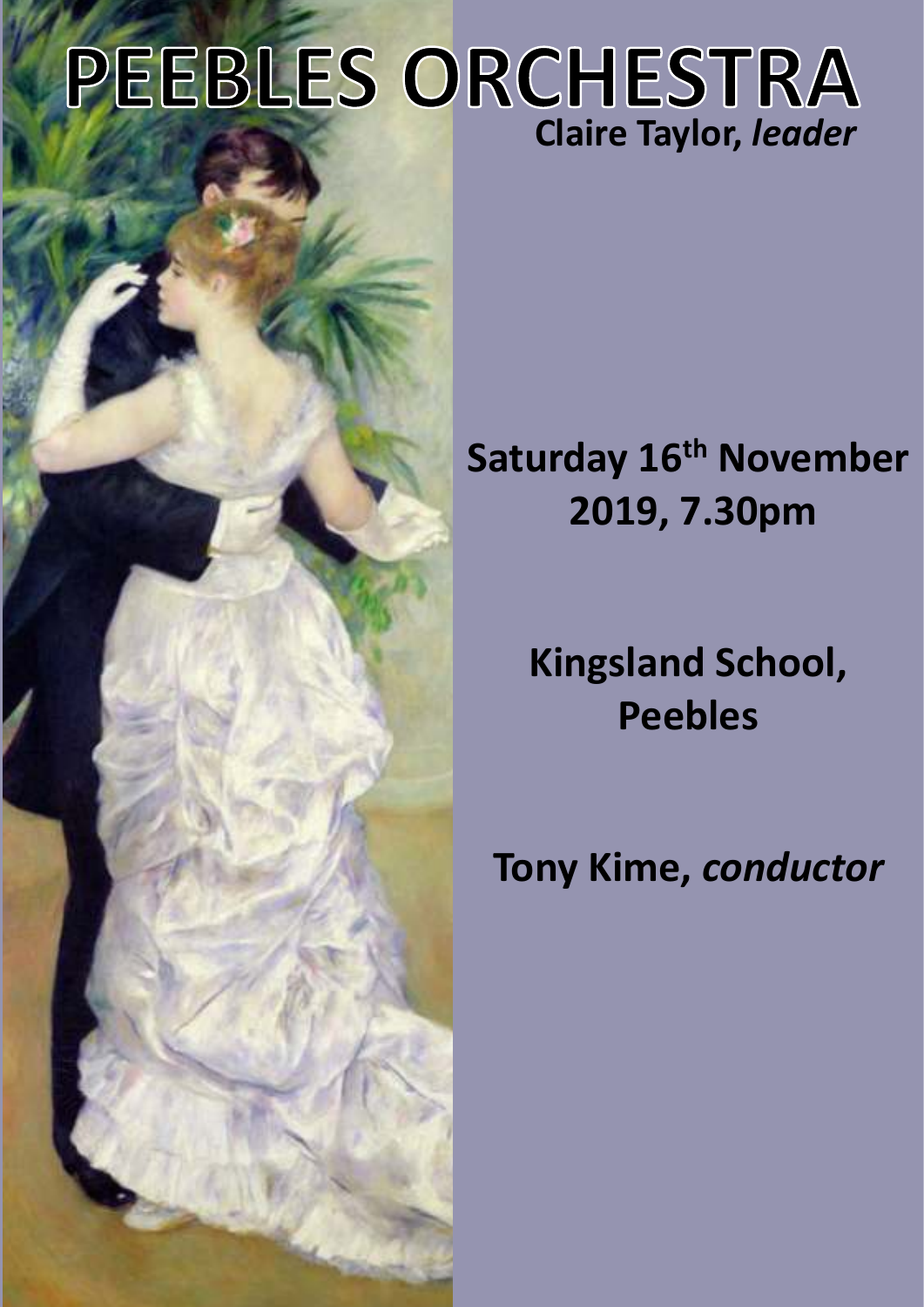| Astor Piazzolla | Libertango (arr. Tony Kime)                            |
|-----------------|--------------------------------------------------------|
| Carlos Gardel   | El día de me quieras (arr. Tony Kime)                  |
| Rachmaninov     | <i>Vocalise</i> from 14 Songs, Op. 34 (arr. Tony Kime) |
| Ravel           | La valse                                               |
| <i>Interval</i> |                                                        |
| Dvořák          | Nocturne in B major, Op. 40                            |
| Tchaikovsky     | Symphony No. 5 in Eminor, Op. 64                       |

#### **Welcome to Peebles Orchestra's November 2019 concert!**

Tonight Tony Kime returns to conduct us through music both well-known and unusual and from around the world. We begin with three pieces that Tony has arranged for the orchestra: *Libertango* and *El día que me quieras*, tangos written by 20th century composers Piazzolla and Gardel respectively; and Rachmaninov's *Vocalise*, originally written for solo voice, but with no words, and containing haunting melodies. The first half concludes with Ravel's *La Valse*, a complex piece of swirling moods and textures, through which waltz tunes burst like flashes of colour, a little like standing in a dark hall as people open and close doors into Viennese ballrooms on each side.

After the interval we move from the 20th century to the 19th with Dvořák's Nocturne for Strings providing the calm before the storm that is Tchaikovsky's mighty 5th Symphony. Moving between dark fury and soaring joy, this work has challenged the orchestra musically and emotionally - we feel we have risen to the challenge!

It has been a year of new challenges. In September the orchestra hosted 'Come and Sing! Mozart's Requiem' in the Creative Peebles Festival, which brought together over 80 singers to rehearse and perform Mozart's masterpiece in just one day. We have provided small ensembles and quartets for local events, including Music for Peebles, Peebles Agricultural Show, and the Tontine Hotel Classical Lunches. In February we will run a short series of rehearsals and a concert especially for anyone who would like to try playing in an orchestra, whatever your ability or experience. Why not join us? Or if you don't play, you can become a Friend of the Orchestra - details later in this programme. We would love to have you with us!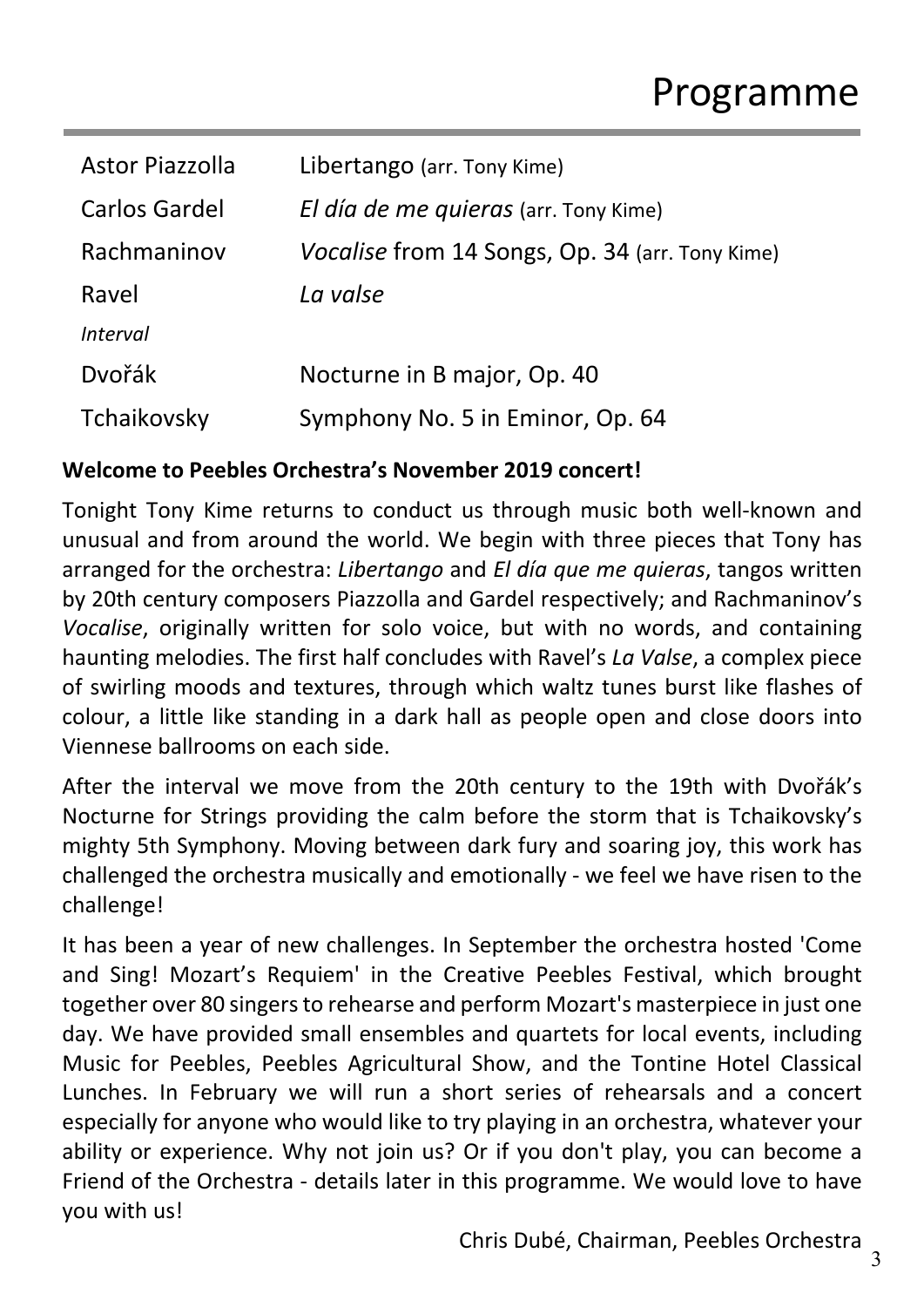## **Astor Piazzolla (1921-1992)**

# Libertango (arr. Tony Kime)

No visitor to Buenos Aires could remain unaware of the name of Astor Piazzolla. As *Maestro del Tango* his music is heard everywhere. He was a very innovative player of the bandoneon, a close relative of the accordion, and he brought both the instrument and the tango to the international concert stage. Nevertheless the roots of the dance, which had developed from an earlier popular dance called the *milonga* (in turn, based on the Cuban *habañera* rhythm) were still found in the dockland areas, night clubs, brothels and bars of the city, and still remain in Piazzolla's music. He updated the dance for a new generation and the vivacious style of the *Nuevo Tango* soon attracted a large audience, but not without opposition from tango traditionalists. From being totally ignored in the 1980 edition of Grove's Dictionary, in recent years he has become almost a cult figure with his music taken up by, and arranged for instrumental groups of almost every combination.

In 1973 Piazzolla arranged a contract which would take him to Europe for an initial period of three years. In 1974 he moved to Rome where he said *'My dream is to impose my music, my country's music, all over the world*'. He was now set on a course to achieve that and he amassed considerable fame throughout Europe. It was here that he wrote his *Libertango,* one of his best known pieces which formed the first of eight tangos on a CD recorded in Milan in 1974. He described the piece as *'a sort of song of liberty*' now that he was in a new place and able to develop new ideas. Originally performed as a nonet and with a jazz/rock influenced sound, it was later transformed to an earlier, more intimate sound when Piazzolla reformed his quintet in 1978.

Dynamic and unforgiving, it is spectacularly rhythmic and different from anything that had gone before as it seemed that he was creating a new sound for his European audiences. The immense success of the piece was helped by arrangements as popular songs, some of which Piazzolla abhorred, while consoling himself that they would bring him a great deal of money!

*John Dalton, June 2014*

*This programme note was supplied through Making Music's programme note service.*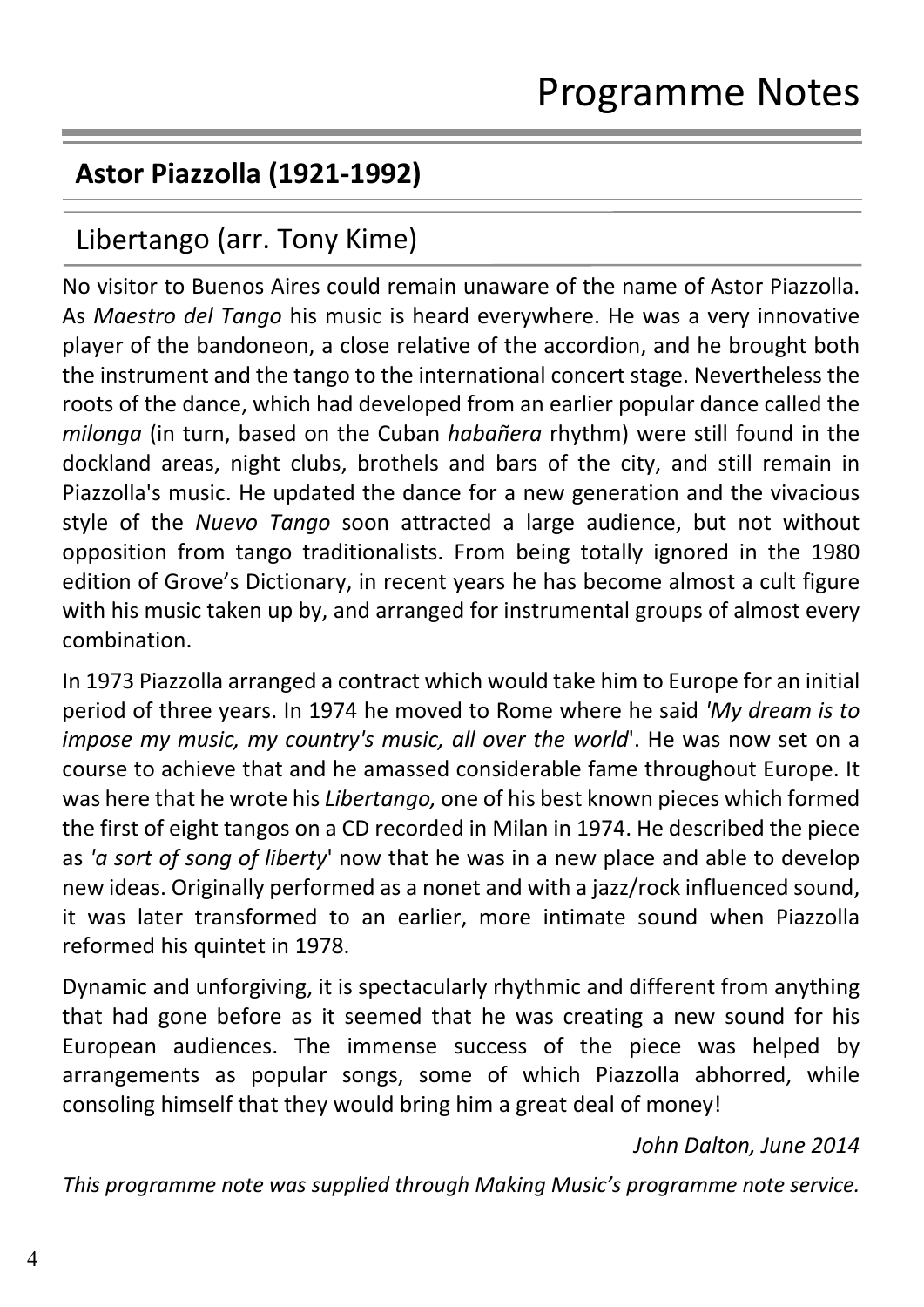# **Carlos Gardel (1890-1935)**

## *El día de me quieras* (arr. Tony Kime)

Carlos Gardel is known as the leading tango singer of the 1930s. The French-Argentine singer, songwriter, composer and actor appeared in a number of very successful films between 1930 and his untimely death in a plane crash in Colombia in 1935. Millions of his fans went into mourning and flocked to pay their respects as his body travelled from Colombia through New York City and Rio de Janeiro and thousands more paid homage as he lay in state for two days in Montevideo. Lauded for both his prowess as a tango singer and his film-star good looks, he is still revered amongst tango enthusiasts today.

*El día que mequieras*, *or* 'The day that you love me', is a ballad which he wrote with lyrics by his long-time collaborator Alfredo Le Pera. Inducted into the Latin Grammy Hall of Fame in 2001, it has become a tango standard and has been recorded by many diverse artists including Julio Iglesias, Michael Bolton, Placido Domingo and Gloria Estefan, who recorded the first version in English.

Though tonight's performance is a purely instrumental arrangement by Tony Kime, for those who are interested there is an English translation of the lyrics below.

Hester Lean

*The smooth murmur Of your breathing Caresses my dream. If your black eyes Want to gaze at me, How full of joy life will be! And if the solace Of your light laughter -- So like a song -- is for me, It will heal my wound, And all, all will be forgotten.*

*The day when you will love me, The rose that decorates Will dress itself up In the brightest of colors. And the bells will say To the wind that you are mine,*

*And the fountains will go crazy In telling each other about your love.*

*The night when you will love me, The stars will look upon us From the blue heavens in jealousy As we walk by. And a mysterious ray of light Will make a nest in your hair -- Curious fireflies that will see How much you mean to me.*

 *The day when you will love me, There will be nothing but harmony. The dawn will be clear And the spring will be gay. The breeze will bring a quiet Hint of a melody.*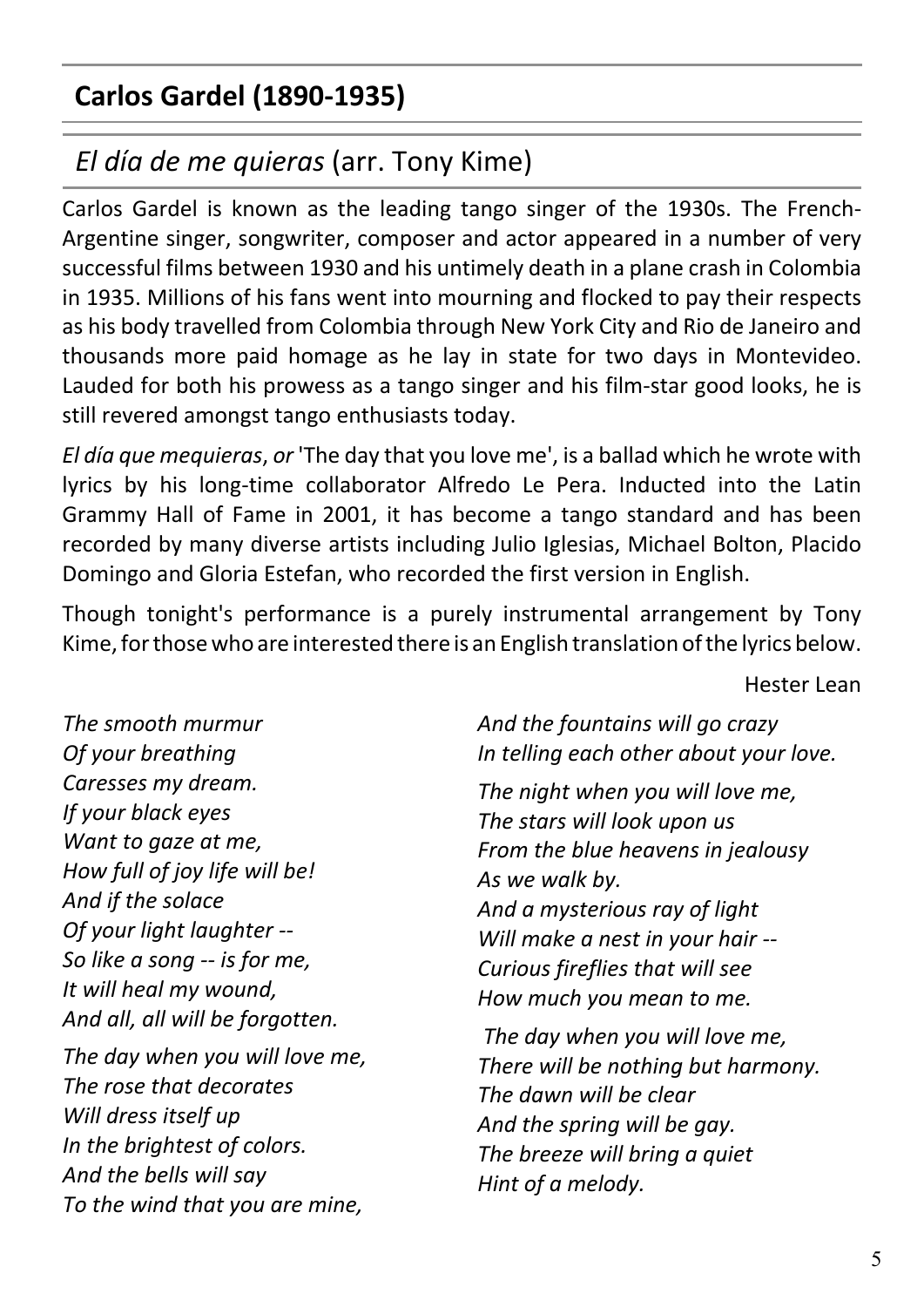*And the streams will play for us Their crystal song.*

 *The day when you will love me, The songbird will sing*

*More sweetly than ever. Life will bloom, And pain will not exist.*

# **Sergei Rachmaninov (1873-1943)**

# *Vocalise* from 14 Songs, Op. 34 (arr. Tony Kime)

Rachmaninov was in many respects a caricature of the Russian Romantic. Depressive, assailed by self-doubt, endlessly self-examining but not particularly self-critical - these traits are reflected in much of his music. Despite suffering in his lifetime more than his fair share of critical opprobrium, he won the affections of his audiences for music which, however reactionary it may have seemed to his modernist critics, fully deserves its place alongside such varied masters as Mahler, Debussy, Schoenberg, Stravinsky, Ravel and Richard Strauss in a period of unprecedented musical pluralism - the twentieth century.

As with Chopin, the piano was the medium through which Rachmaninov worked up his musical ideas, but he acquired far greater fluency than Chopin ever did in turning his thoughts into vocal, other instrumental and orchestral form. The *Vocalise* is a wordless song, the last of the set of 14 for voice and piano written between 1910 and 1912 (at a time when Rachmaninov had won fame and popularity through such works as the 2nd and 3rd Piano Concertos and the two sets of *Preludes* for piano). The other songs set words by various romantic Russian poets. Most of the songs were tailored to the talents of particular singers (including Chaliapin) and dedicated to them. *Vocalise* was dedicated to Antonina Nezhdanova (1873 - 1950), whose long reign as leading soprano at the Bolshoi earned her the title of People's Artist of the USSR; she ended her career as professor of singing at the Moscow Conservatory. Being independent of verbal context, *Vocalise* makes an effective recital piece for most stringed and woodwind instruments, and has become just as popular in transcription as in its original form.

#### *Thomas Radice, September 2007*

*This programme note was supplied through Making Music's programme note service.*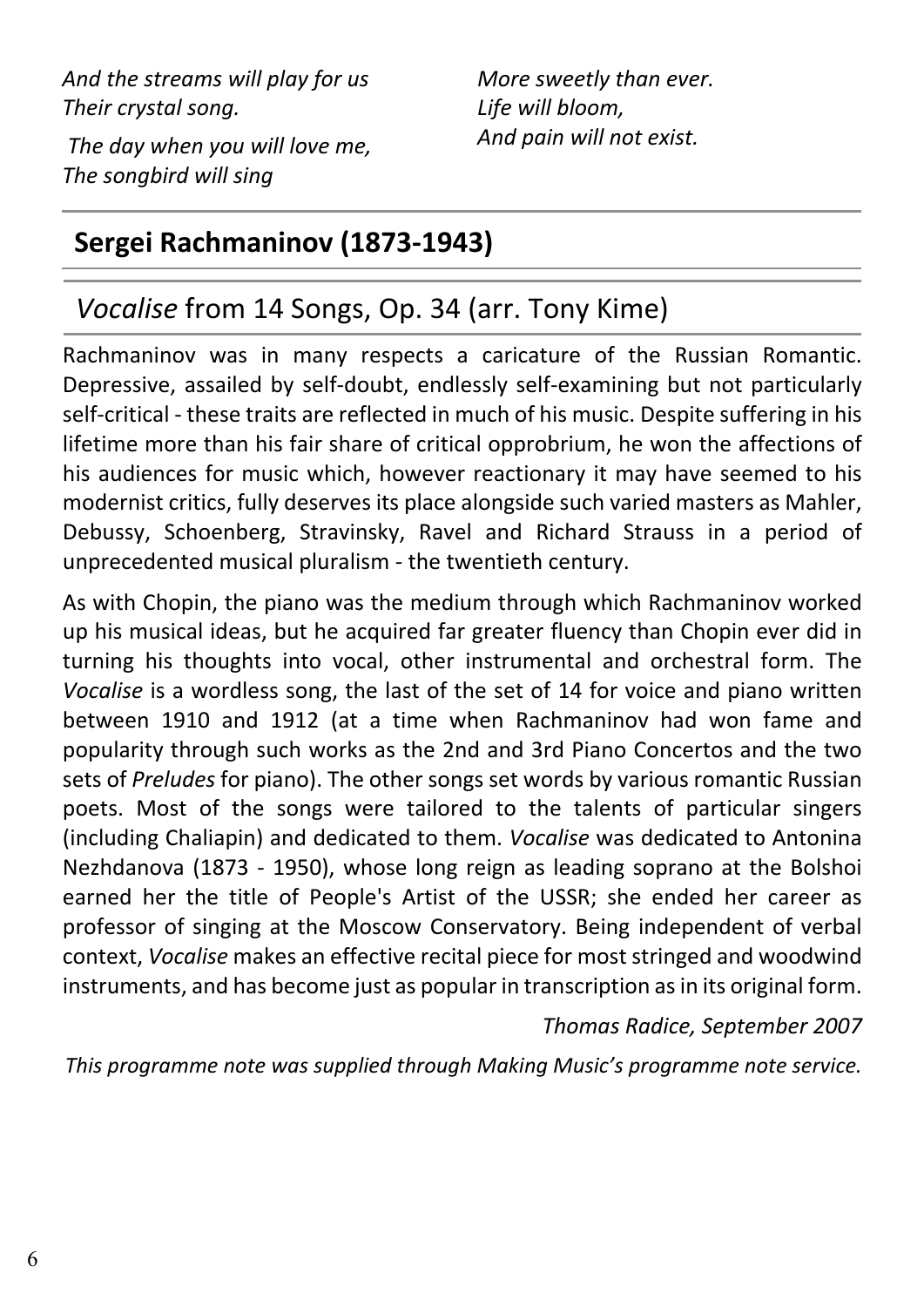## **Maurice Ravel (1875-1937)**

#### *La valse*

Ravel was especially fond of the Viennese waltzes of Franz Schubert and Johann Strauss; indeed, Ravel's 1911 composition *Valses nobles et sentimentales* had been inspired by Schubert's piano waltzes. He had planned for many years to write a ballet using his own Viennese waltz based on the Strauss waltzes. After Sergey Diaghilev approached him in 1919 with a commission for a ballet, Ravel began work on what he called *The Apotheosis of the Viennese Waltz*, which was to be linked with a fantastic whirl of destiny. The score itself describes *La valse* as a waltz in an Imperial court around 1855; in a very faint light, whirling clouds give glimpses, through rifts, of couples dancing. Gradually, the clouds disperse to reveal an immense hall filled with a crowd of whirling dancers. As the music builds the light slowly brightens, and finally the light of the chandeliers bursts forth brilliantly.

The waltz opens with vague musical sounds from the double-basses. A waltzrhythm suddenly emerges and grows to a fully-developed Viennese waltz in the best Strauss tradition. The mood suddenly changes as strident chords break the serenity, and the music becomes bitter. The waltz returns, but in a harsh and dissonant manner. The music becomes more and more feverish but the mood is one of despair and the work ends with discords. In this transformation of the waltz from gaiety to tragedy, Ravel is portraying Vienna itself, from its pre-war glory and intoxication with the waltz to its post-war futility and despair.

*Ted Wilks, May 2008*

*This programme note was supplied through Making Music's programme note service.*

# **Antonin Dvořák (1841-1904)**

# Nocturne in B major, Op. 40

This piece was published as Op. 40 as late as 1883, but the composer then stated that '*this composition was originally part of the quintet with double-bass, Op. 18, written in 1874. But because the two slow movements seemed to me too much, I had this composition published independently as Nocturne, Opus 40. The other movements were published by Simrock as the G major quintet, Opus 77.*' The composer also prepared versions for violin and piano and for piano four hands.

We can be grateful for the salvage work. The general marking is *Andante religioso*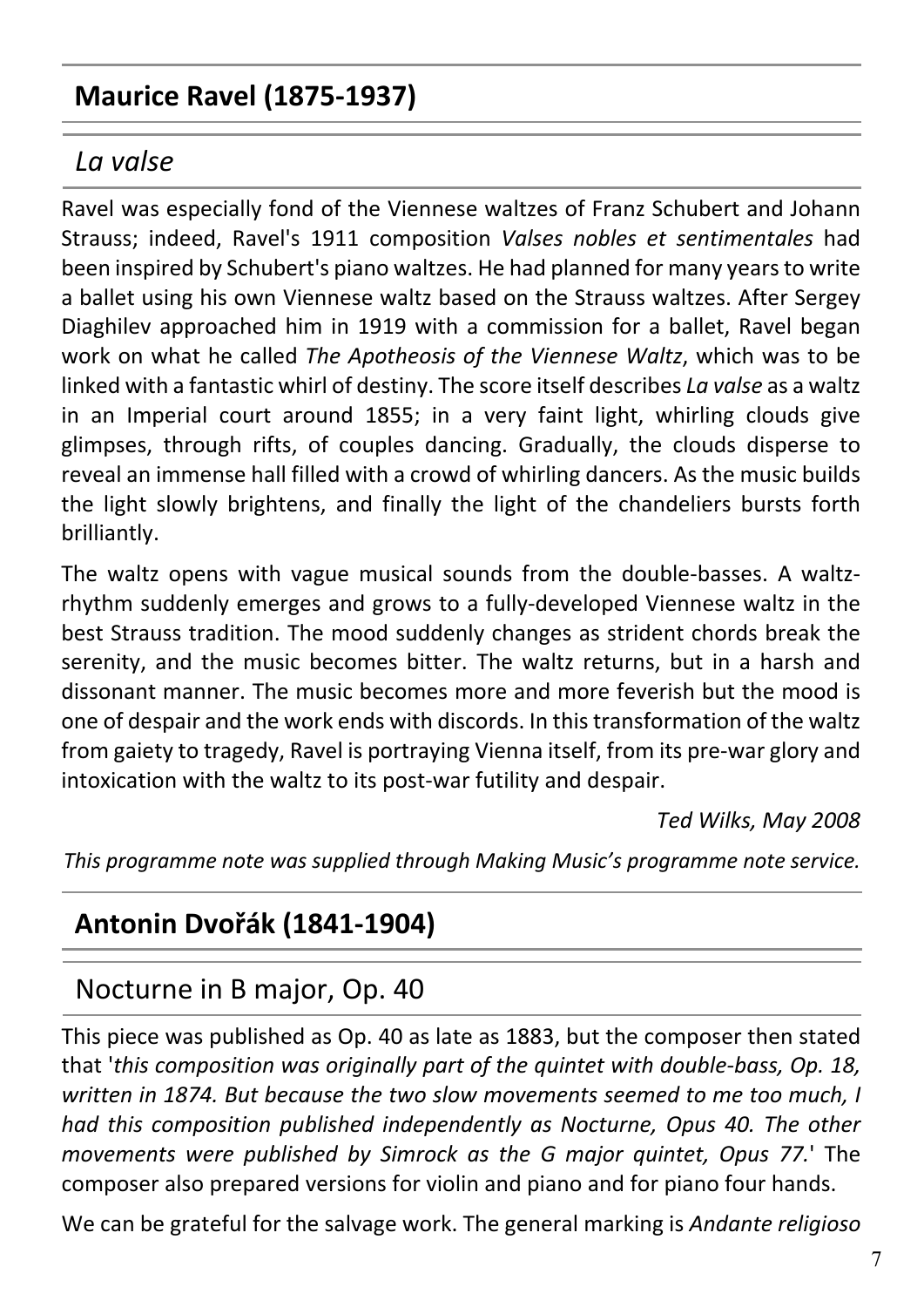and the melody on the first violin is virtually continuous. It is notable that for more than half its length the cello's bass remains unchanged being quietly adorned by the *pizzicato* of the double-bass.

*Ivor Keys, October 2010*

*This programme note was supplied through Making Music's programme note service.*

## **Pyotir Ilyich Tchaikovsky (1840-1893)**

## Symphony No. 5 in E minor, Op. 64

| 1. Andante sostenuto - Allegro vivo | 3. Scherzo: Allegro molto vivace    |
|-------------------------------------|-------------------------------------|
| 2. Andante marziale, quasi          | 4. Finale: Moderato assai - Allegro |
| moderato                            | vivo                                |

By 1888 it had been ten years since Tchaikovsky had composed his fourth symphony. His reputation had continued to build during this time, with the intervening decade seeing composition of *Eugene Onegin* and three other operas, his violin concerto, the *1812* Overture, the second piano concerto and the *Manfred* Symphony, amongst others. Despite this the composer worried that his source of inspiration might have dried up, one of the many periods of depression and self-doubt which marked his compositional career. During the first quarter of 1888 he made it clear in letters that he intended to write his next symphony that year but by late May he had written to his brother that '*I've still not yet made a start, because the urge to create has deserted me. What does this mean? Am I really written out? I've no ideas or inspiration whatsoever! But I hope little by little to gather materials for the symphony.*' He had already started to 'gather materials' earlier in the year and, after a slow start and a summer of intense work, he was pleased with the symphony on its successful completion in late August of 1888.

The premiere took place on 17<sup>th</sup> November 1888, conducted by the composer, and received mixed reactions - the audience liked it but the critics did not. After further performances Tchaikovsky himself became unsure of its merits, suggesting to his patron Nadezhda von Meck that '*There is something repellent about it, a certain excess of gaudiness, insincerity and artificiality.*' He later revised his opinion of the work again after an excellent performance in Hamburg in 1889 – Tchaikovsky had enjoyed the musicians' enthusiasm for the symphony during rehearsals and after the concert wrote '*The fifth symphony was again performance magnificently, and I have started to love it again; my earlier judgement was undeservedly harsh…*'.

Tchaikovsky's fourth and his *Manfred* symphonies were both programmatic, with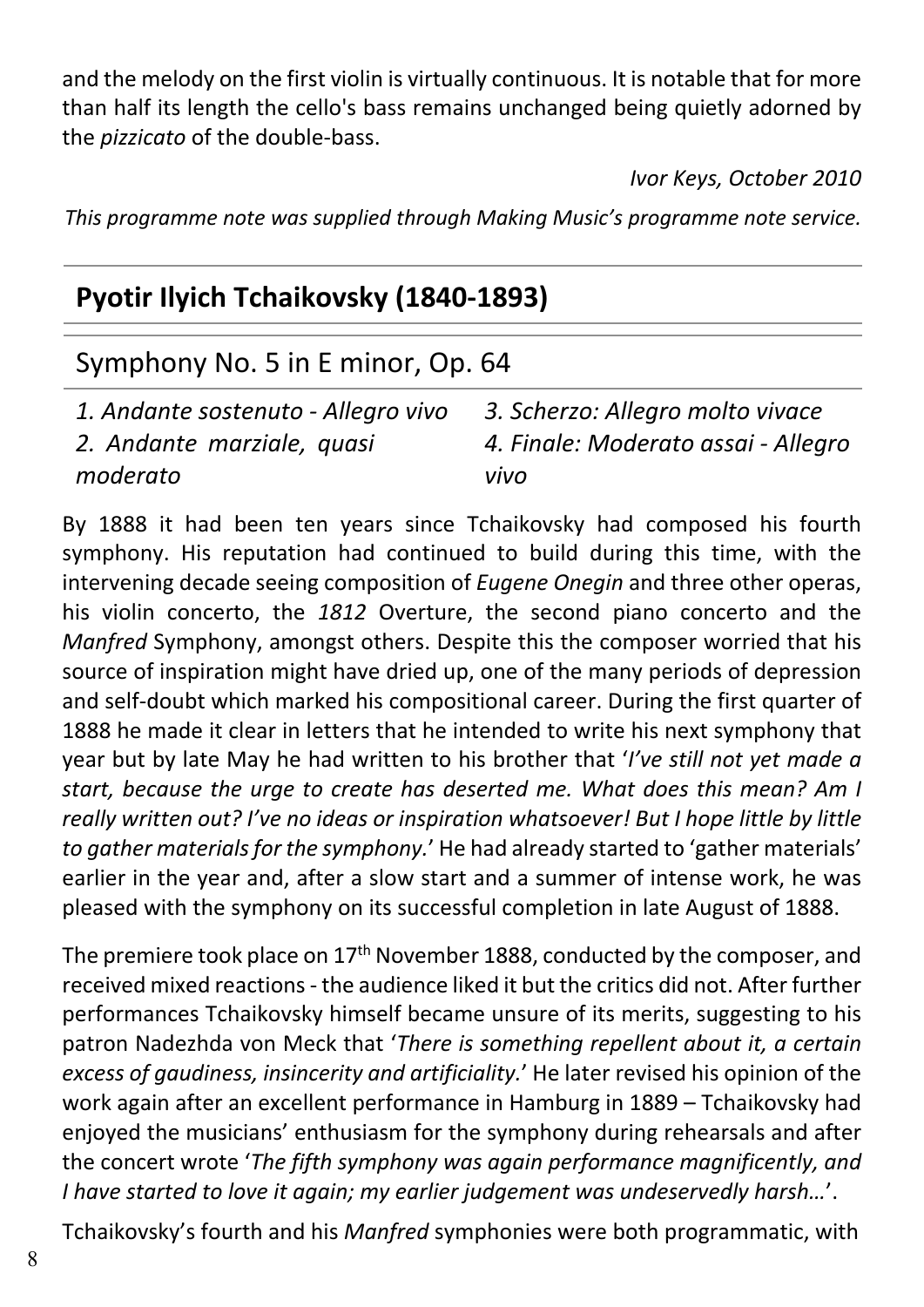the composer supplying a description of what the music was supposed to portray. With his fifth symphony he moved away from this approach and instead unified the four movements of the symphony by using a recurring motif or *idée fixe*. This was a compositional technique favoured by many Romantic composers, including Berlioz and Liszt. Tchaikovsky chose a motif from Glinka's opera *A Life for the Tsar* and wrote in his early notes for the symphony that it represented '*complete resignation before Fate*'.

The symphony opens with a long clarinet solo accompanied by strings  $-$  this solemn and weighty melody is the 'fate' motif which will appear in various guises throughout the symphony. This ominous opening is followed by a march based on the motif – the woodwind have the thematic material and are accompanied by pacing strings. The mood is initially lighter, though with a sense of purpose, but the scoring soon expands to become full-blooded. A second theme appears featuring sighing violins and is more lyrical and loving. It leads in to a more pastoral mood but the fervor soon returns as the two themes are developed, including a much more robust scoring for the second theme and a much lighter version of the march-like first theme for woodwind. The movement eventually marches away, gradually lowering to a hushed conclusion from the lowest instruments in the orchestra.

An intense, blossoming passage in lower strings sets the scene of the slow movement and introduces a yearning and spine-tingling horn solo. The clarinet joins in to echo some of the phrases before the oboe introduces its own theme. The strings take up the original theme, growing in passion and with countermelodies in the woodwind. The music raises to a peak then, after a moment of respite, the strings repeat the oboe's theme over a throbbing accompaniment that occasionally rises to the surface. A new theme with a more dynamic feel is introduced by the clarinet and its phrases are passed around the orchestra. The music builds intensely, leading to a fanfare-like statement of the symphony's 'fate' motif in the brass over a thundering timpani roll. There is complete silence then a gradual relaxation back to the original theme of the movement, again in the strings, with counter-melody and echoes supplied by the oboe and horn. The oboe's theme from early in the movement also reappears in the strings and rises to a climax. A further dramatic restatement of the motif leads into the final section of the movement when fractured phrases taken from the main theme appear over a pulsing rhythm in the horns and lower woodwind lead to a peaceful conclusion.

The third movement provides a huge contrast in mood to the preceding two and feels like it has been transported directly from one of Tchaikovsky's ballets. In form it is a waltz and trio rather than the more usual scherzo and trio format of a symphony's third movement. There are three waltzes in the first section - in the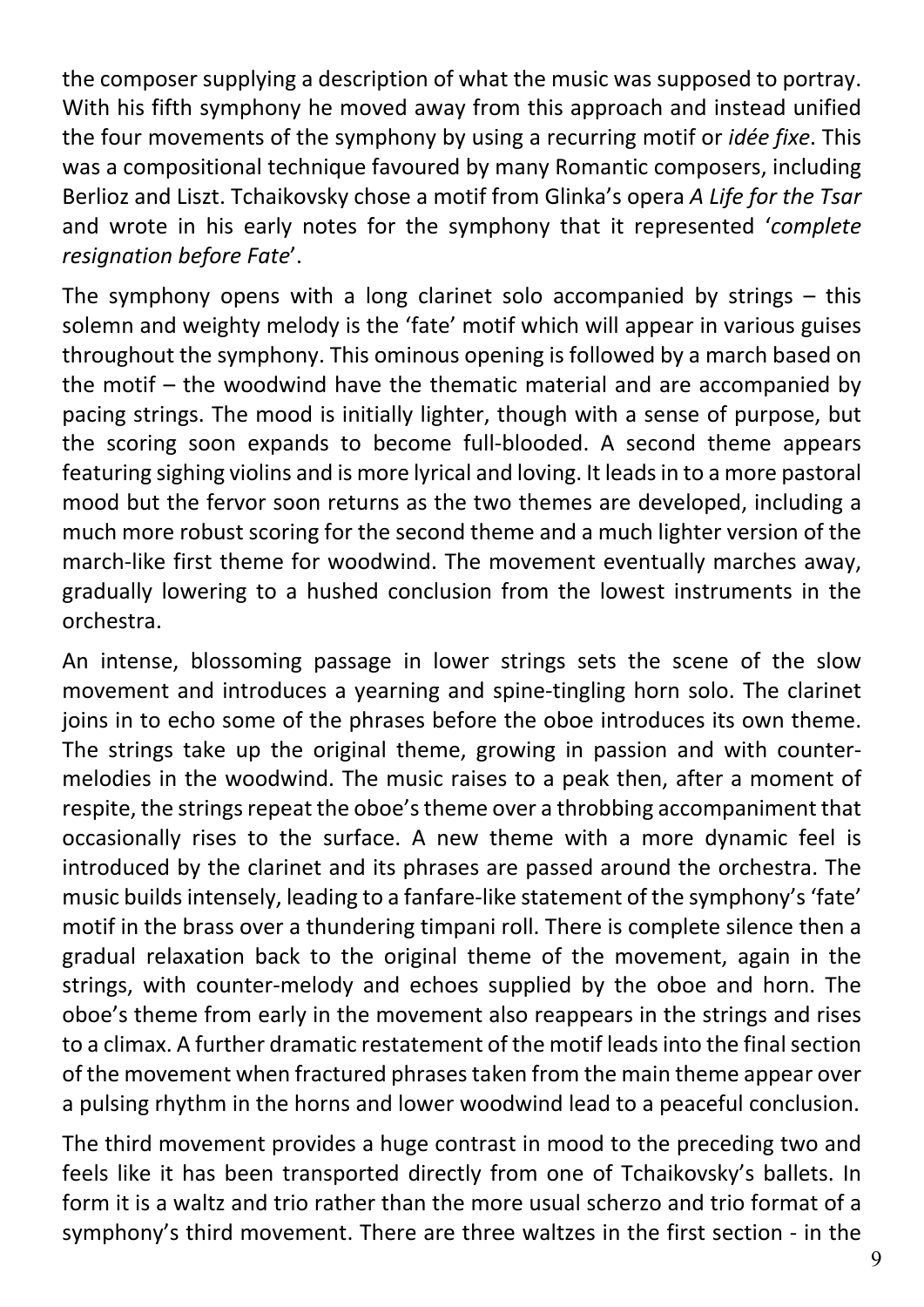first the strings elegantly sway around the floor, the second in oboe and bassoon imitates the opening of the first waltz then twirls off into its own steps, while the third is introduced by a slightly off-balance bassoon. The trio section, characterised by constant movement, is light and sparkling with the flavour of a scherzo. On the return to the waltz section the strings maintain the busy texture of the trio as accompaniment to the oboe playing the first waltz. The carefree atmosphere is tempered when the 'fate' motif appears sinisterly in a low clarinet and bassoon towards the end of the movement, which concludes with a decisive flourish.

As with the first movement, the finale opens with the 'fate' motif but no longer is it a solemn warning – now in a major key, it has become noble and impressive in a majestic, ceremonial introduction. The mood turns darker and the tension is ramped up over a rolling timpani. The rest of the movement is a pulse-raising thrill-ride and the music drives forward with the inevitability of an express train, with every section of the orchestra getting its chance to shine. There is a brief calm towards the middle of the movement but then the listener is thrust once more, without warning, into the action. After a general pause the movement concludes with a glorious march variation of the 'fate' motif and a fast gallop to the final chord. For the moment at least, Tchaikovsky is taking an optimistic view of fate!

Hester Lean, August 2018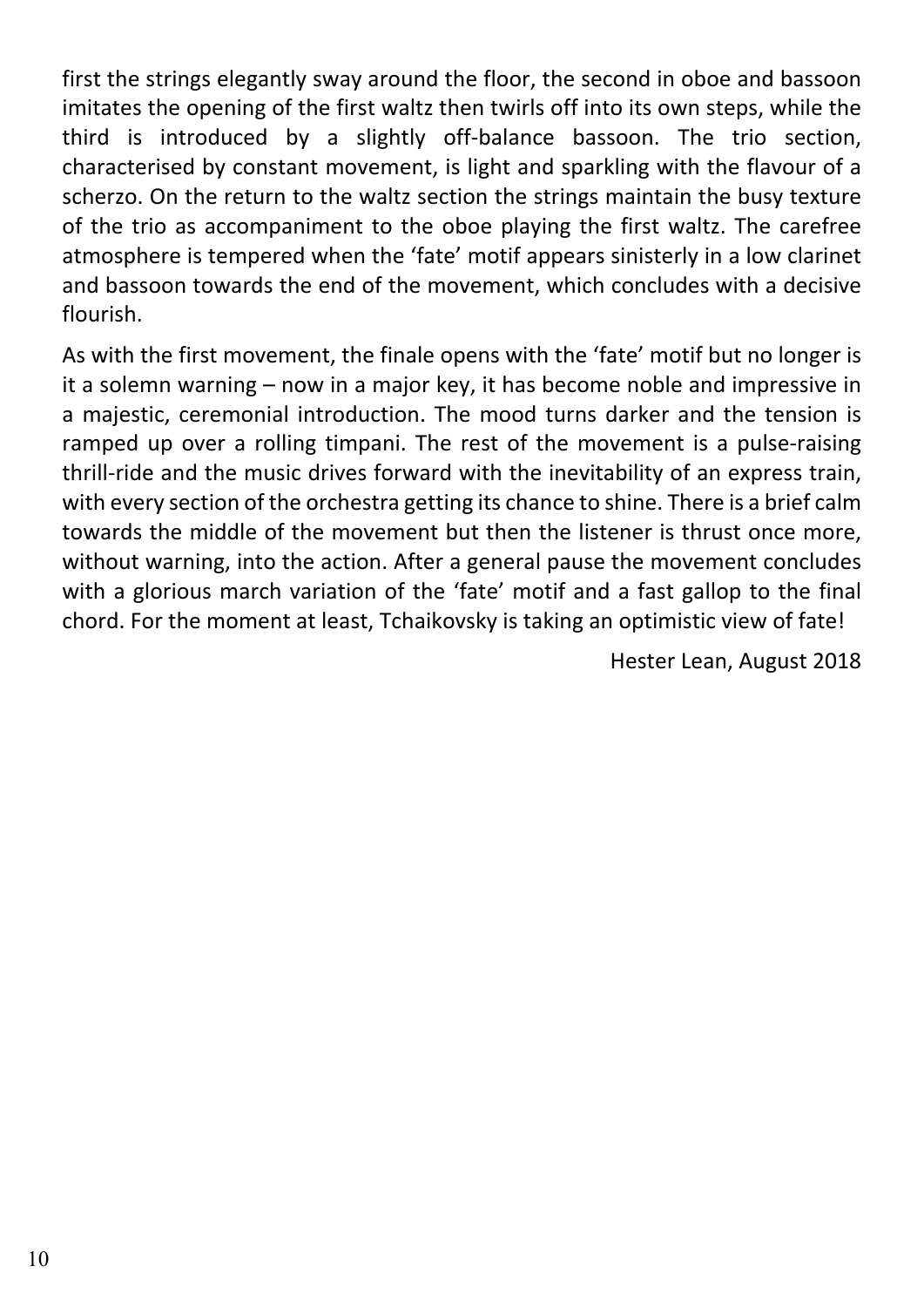# **Biographies**

## **Tony Kime,** *conductor*

Tony was born in Grantham in 1947 and first took an interest in music when at the age of five he saw a piano trio playing in the restaurant of John Lewis's store in Leicester. His parents made the mistake of buying him a tin violin but after two years of suffering found him a wooden one and a wonderful local teacher called Bill Plant, who



charged half a crown a week. Eleven years later he took a B.Mus. at the University College of Wales, studying composition with David Harries, violin with Edward Bor, and orchestration with Ian Parrott. He went on to become a BBC studio manager for Radio 3 in London, where he became addicted to playing in the orchestra pit for musicals. In 1978 he moved to Glasgow to become the sound engineer for the BBC Scottish Symphony Orchestra for the next twenty years.

As a music recording engineer he has been part of production teams that have won the Japan prize, the Brno prize, the gold medal of the International Radio Festival of New York, and a Gramophone award for his recording of James MacMillan's *The Confession of Isobel Gowdie*, but since retiring from the BBC, and with the help of the Peebles Orchestra which he led for several years, he has re-established his reputation as a violinist and arranger in his new home in the Borders.

In 2006 Tony founded the Nenthorn String Quartet for which he has written many arrangements of popular songs and Scots music. (Four books of arrangements have now been published in America.) Peebles Orchestra was delighted to commission his composition *The Tweed - thinking it through* for narrator, string quartet and orchestra as part of a literary themed concert in November 2007. In 2010 he founded the Scottish Romance Orchestra which has enjoyed great acclaim from audiences throughout the Borders and Edinburgh.

## **Claire Taylor,** *leader*

Claire Taylor was born in Manchester and came to Scotland to study music at the University of Edinburgh in 1995. She graduated with honours in 1999, having studied violin with Peter Markham and voice with Eric von Ibler.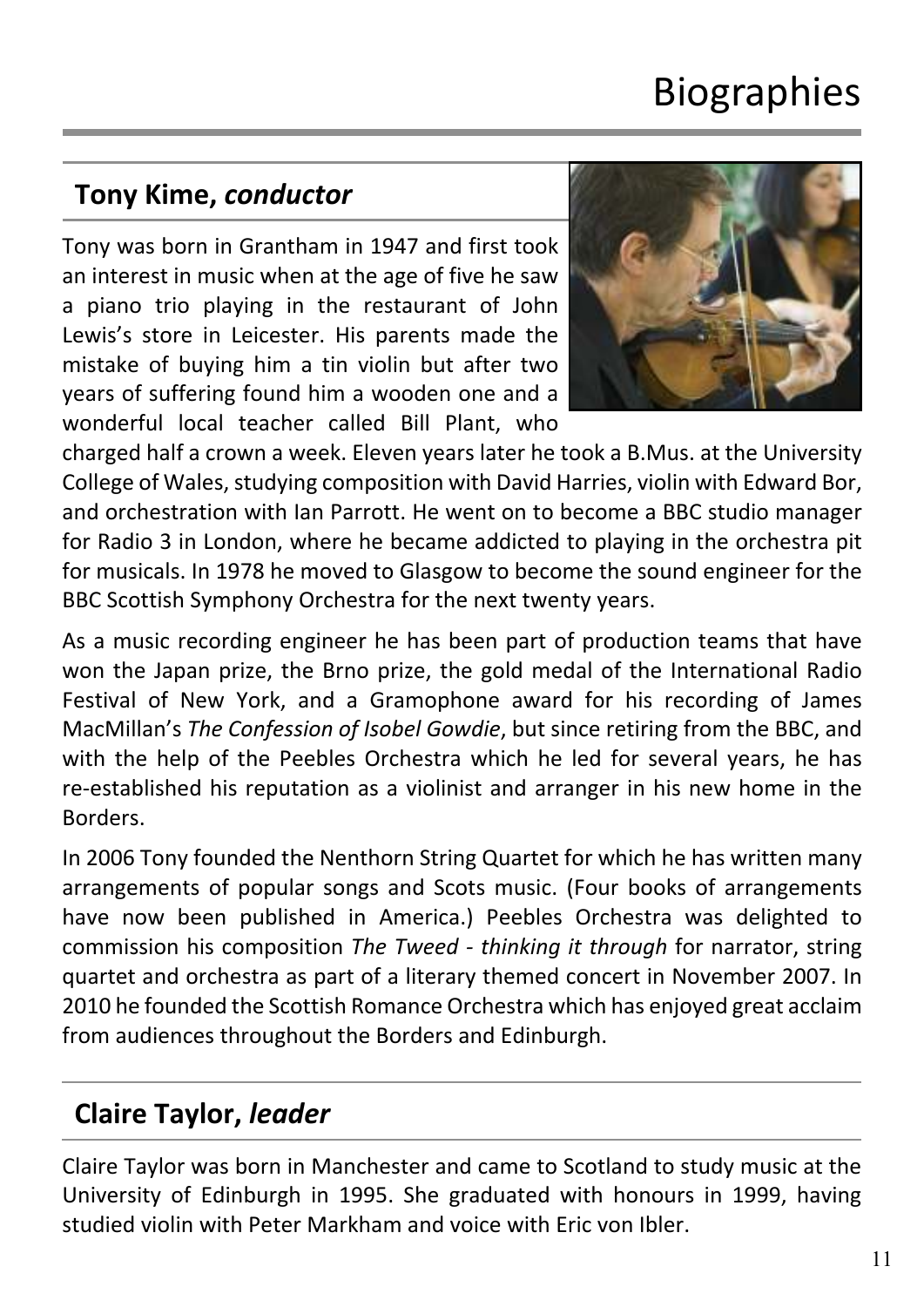Claire's day job is in Health and Social Care, managing teams to support adults with autism and learning disabilities. Claire has a very active musical life outside work. She is well known on the Edinburgh and Borders amateur scene, playing for Orchestra of the Canongait, Edinburgh Contemporary Music Ensemble and the Chalmers Quintet. Claire particularly enjoys playing for the local am-dram societies and has recently been in the pit for *Oklahoma!, Oliver!*, *Blitz!, Kiss Me Kate, Into the Woods, Carousel, The Wizard of Oz, The Sound of Music* and many



more. Claire has also been engaged by Rocket Opera for their performances of *HMS Pinafore* and *Pirates of Penzance* at The Maltings in Berwick-upon-Tweed.

Claire is also an accomplished soprano, having performed a diverse range of roles, from Iris in Handel's *Semele*, to Sarah Brown in *Guys and Dolls*. Claire has performed as a soloist in Waverley Consort's performances of Handel's *Messiah* and Bach's *Mass in B minor,* in the Eildon Singer's performances of Haydn's *Little Organ Mass*, Mendelssohn's *Hear My Prayer* and Gade's *Christmas Eve Cantata,* and most recently in Bach's *Magnificat* during the Melrose Music Festival.

In October 2018, Claire and a colleague from work set up a choir for people with a learning disability- The Keys to Life Choir. Claire has had to step out of her comfort zone as she is conducting the choir. This has turned out to be a magical experience, and although the tuning isn't perhaps the most beautiful, the energy and enthusiasm of the people who come to sing is wonderful! Claire was delighted when the Scottish Commission for Learning Disability asked The Keys to Life Choir

to perform at the National Learning Disability Awards on 17<sup>th</sup> May at the Sheraton Grand Hotel in Edinburgh. This was a real honour and Claire was extremely proud of all her singers and is delighted that their hard work was recognised in this way. The choir sang with great gusto!

Claire is mother to 6 year old twins, Alice and Joseph. They both love music and enjoy playing their 1/8 size violin, trumpet, piano, and a recently acquired clarinet! They also enjoy singing and can definitely 'hold a tune'.

In her 'spare time', Claire coaches the P2 boys and girls at Melrose Football Club which is very rewarding.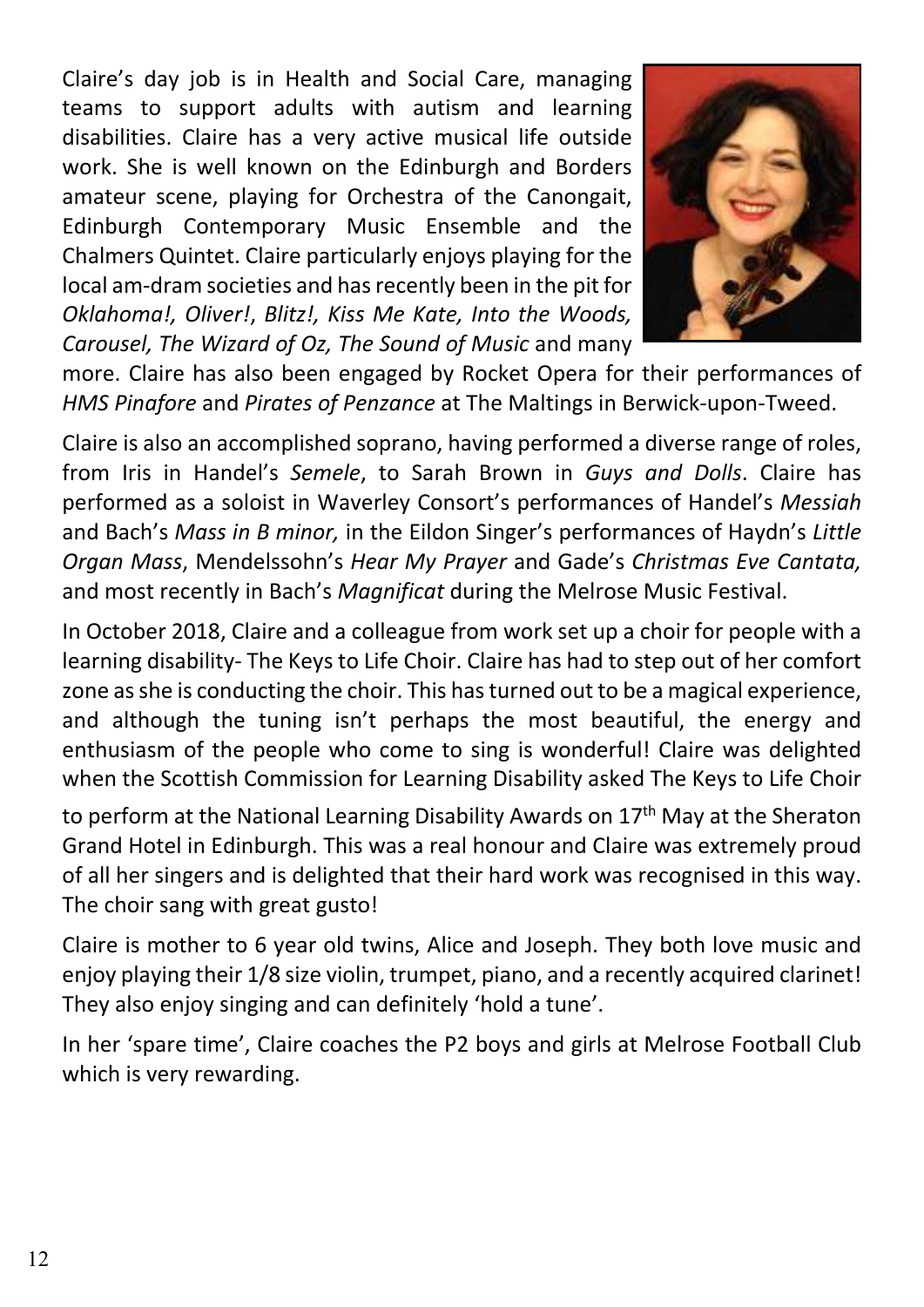#### **Peebles Orchestra**

**Peebles Orchestra** was formed in 1976 and continues to play an important part in the cultural life of the area.

As well as players from Peeblesshire, others travel from all over the Borders and Lothians to play in this friendly ensemble, meeting regularly to play a wide repertoire of music under skilled conductors. Two concerts are presented annually in autumn and spring, with additional events from time to time.

**Our guest conductors**, many of whom work regularly with the orchestra, are active in devising interesting programmes, which challenge players and delight our audiences. Our concerts present a wide variety of great symphonic works from the classical repertoire, ranging from small scale baroque to large choral concerts involving over 100 instrumentalists and singers. As well as standard symphony concerts, the Orchestra has presented concerts with a difference – the very popular 'Concert for Children'; a sell-out performance of *Peter and The Wolf*; a romantic 'Viennese Valentine'; classical accordion and guitar in contemporary music by Piazzola, Gordon Jacob and Rodrigo; a 'Come and Sing! Mozart Requiem' with a scratch choir of more than 80 local singers; the discovery of long neglected pieces and the opportunity to premier new works by local composers.

**Soloists** on every instrument of the orchestra have taken their place on the rostrum. We have a policy of inviting young players and local talent to take a solo role, while also welcoming soloists well-known on the Scottish concert circuit to perform in Peebles, including internationally renowned soloists from the Scottish Chamber Orchestra.

It has been a thrill to have young musicians from Peebles playing solos with the Orchestra, some of whom began their orchestral career in our own Youth Orchestra. A number of our young players have gone on to embrace professional careers in music and have returned to take the soloist role in their home town. Peebles Orchestra can certainly claim some credit for their success! Our November 2018 concert featured talented local flautist Kimberley Archibald, certainly a name to watch out for in the future.



Photo: Mark Gillham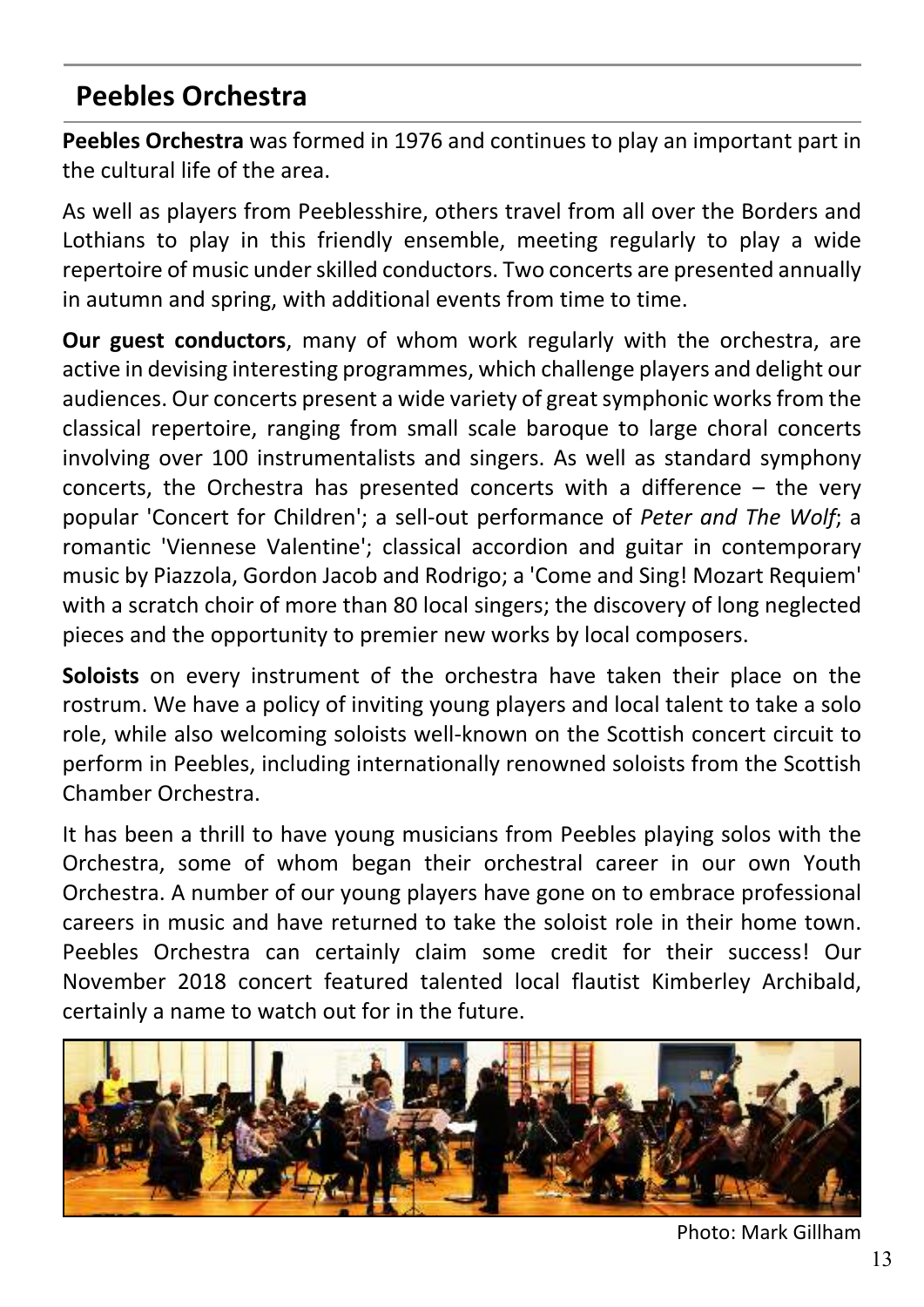The Orchestra enjoys the challenge of contrasting programmes and after over 40 years we continue to develop and explore new repertoire and still find every concert fresh and exciting.

**The growing body of Friends and Sponsors** form an important support group of non-playing members from the community, many of whom give practical as well as financial help. Your support enables us to give live classical music a vital place in the cultural life of the community. The orchestra is a real community group where players of any age or experience come together in weekly rehearsals to enjoy playing a wide range of music to be shared with our loyal audience, without whom the orchestra could not continue to exist.

Thank you for your support!

Peebles Orchestra welcomes new playing members. Wednesday evening rehearsals will resume in early 2020. If you are interested in joining as a player, please contact us via our website – www.peeblesorchestra.org.uk

#### **Office Bearers & Committee Members**

Chris Dubé, *Chairman* Elizabeth Head, *Secretary* Claire Taylor, *Orchestral Manager* Morag Stevenson, *Treasurer*

Jane Butler-Cole, *Librarian* Mary Flook, *Membership Secretary* Sarah Chapman, *Special Events* Anne Valentine, *Member*

Scottish Charity SC035970

Visit the Peebles Orchestra website at<www.peeblesorchestra.org.uk>

And like the Orchestra's page on Facebook!

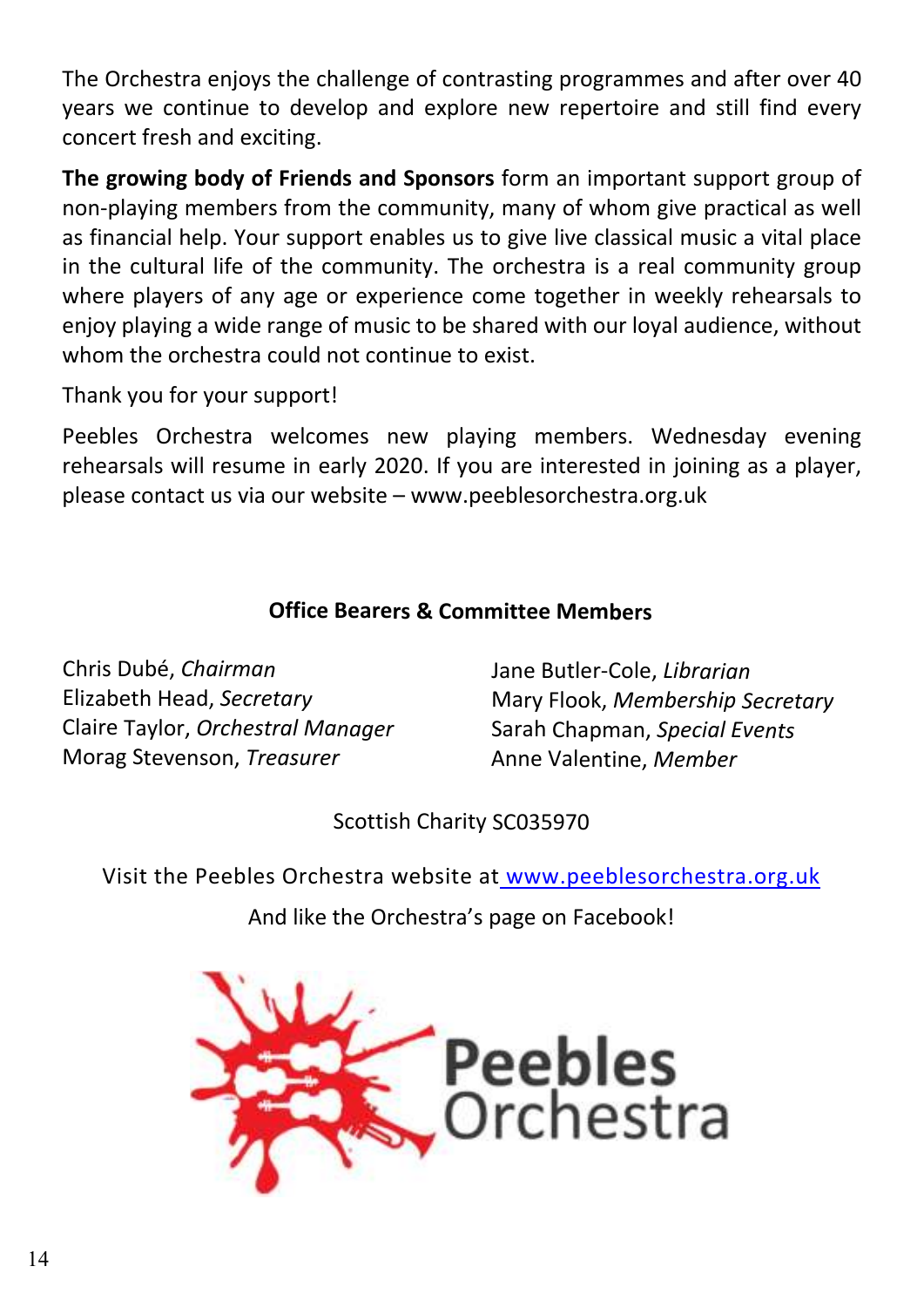#### **Peebles Orchestra**

#### Claire Garnett M.B.E, *Hon. President*

#### **VIOLIN 1**

**VIOLIN 2** Martin Lyndon Ruth Allen Ann Owen Sigrid Hunter

Ian Oliphant Heidi Kuehne Moira Landels

Claire Taylor – leader Elizabeth Head Jane Butler-Cole Dorothy Coe Ian McLennan Anne Giles Kim Harsley

Annelies van den Bogaard

**VIOLA** Judith Buttars Robert Dick Liz Beeston Graeme Trousdale Richard Andrews

Reggie Harrison

#### **CELLO**

Anne Valentine Alastair Scobie David Love Karen Moore Don Dougall Sam Coe Heinrich Venter

#### **DOUBLE BASS**

Patsy Murray Jenny Sharpe Paul Castledine

#### **FLUTE**

Morag Stevenson Heidi Goodship Jaques Kerr

#### **OBOE** Kirsteen Conway Mary Flook

#### **CLARINET** Sarah Chapman John Levine Jacqui Kilburn

#### **BASSOON** Aled Owen Barbara Crosby

Simon Reeves Maarten Verbraeken

**TROMBONE** Bill Giles Daniel Richards Michael Freter

**TRUMPET**

**HORN** Hester Lean Chris Dubé Ian Kille Sally Kerr

**TUBA** Andrew Wilson

**TIMPANI** David Lyle

(A number of players were unconfirmed at the time of printing - though anonymous, their contribution is no less appreciated!)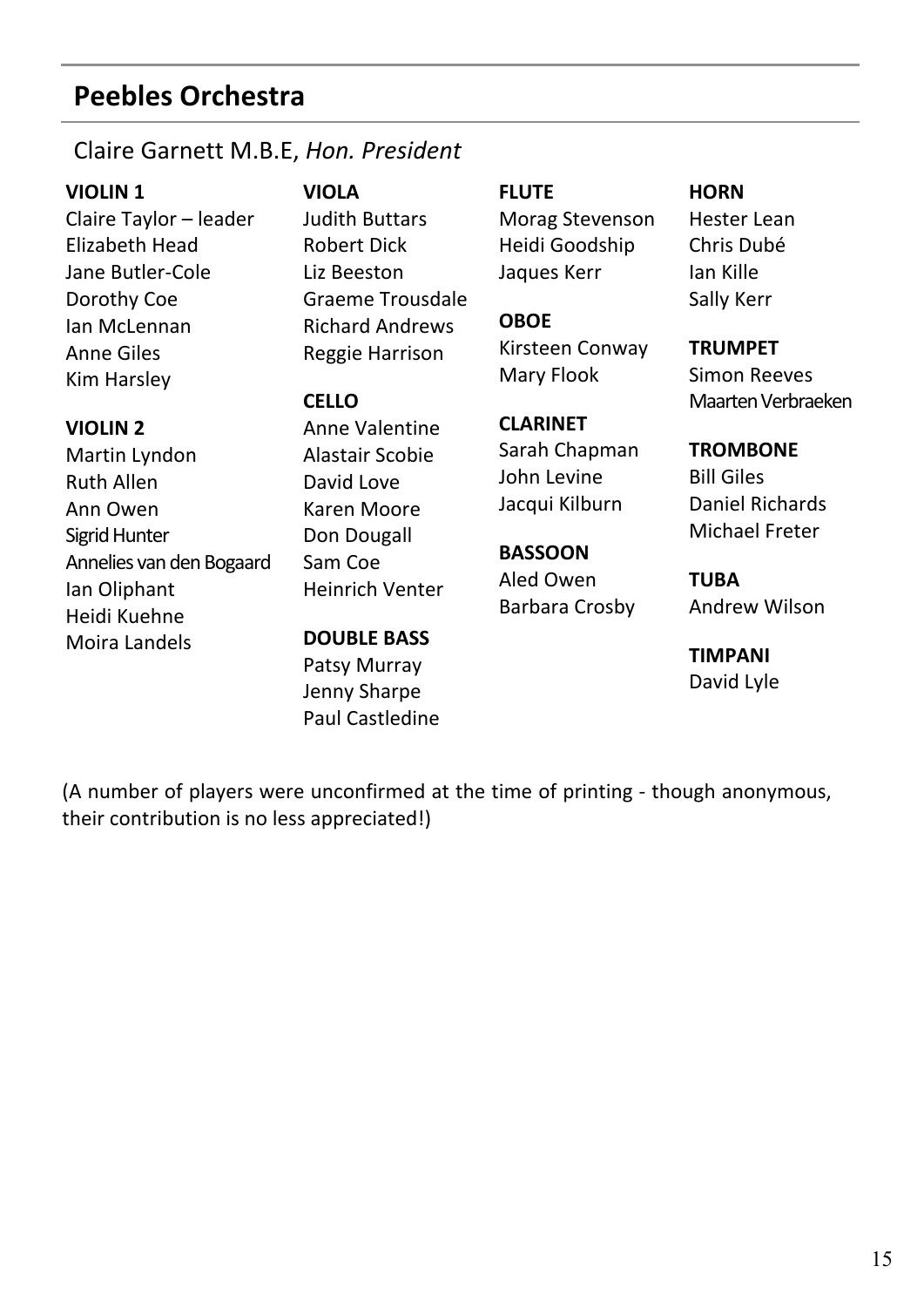#### **Friends & Sponsors**

The work of the Peebles Orchestra has long been supported by a generous group of Friends & Sponsors whose financial and practical help have been invaluable over the years, ensuring that live orchestral music-making remains a focus of the cultural life of our community. We take great pleasure in thanking them publicly here.

#### **Friends**

| Mr & Mrs T. Bell     | Lt Cdr & Mrs T.  | Mrs J. Scobie          |
|----------------------|------------------|------------------------|
| Castle Warehouse     | McAndrew         | Mrs F. Sloggie         |
| Mrs H. Clayton       | Mrs H. J. Millar | Mrs M. Smith           |
| Mr & Mrs J. Fox      | Rev N. Norman    | Mrs M. Stoakley        |
| Mr & Mrs R. Fraser   | Mrs J. Norris    | Mrs R. Stuart-Menteith |
| Mrs C.Garnett        | Dr D. G. Pyatt   | Mrs F. Whittaker       |
| Mr & Mrs P. Jennings | Mrs A. Renwick   |                        |
| Mrs B. Large         | Mr & Mrs D. Rowe |                        |

#### **Sponsors**

Fountain Flowers, Peebles Mr & Mrs A. Woodd

# Acknowledgements

Peebles Orchestra would like to thank the following people and businesses whose help has contributed to the success of this concert:

- · Peebles Silver Band for loan of two large timpani
- Sarah Naish for hire of the small timpani
- The Head Teacher, staff and especially the Janitor of Kingsland School
- The Tontine Hotel for selling tickets
- · The Bridge for printing posters & programmes
- · Hester Lean for designing posters & programmes
- Steve Dubé for photography
- · Jo Dubé and Steve Dubé for front of house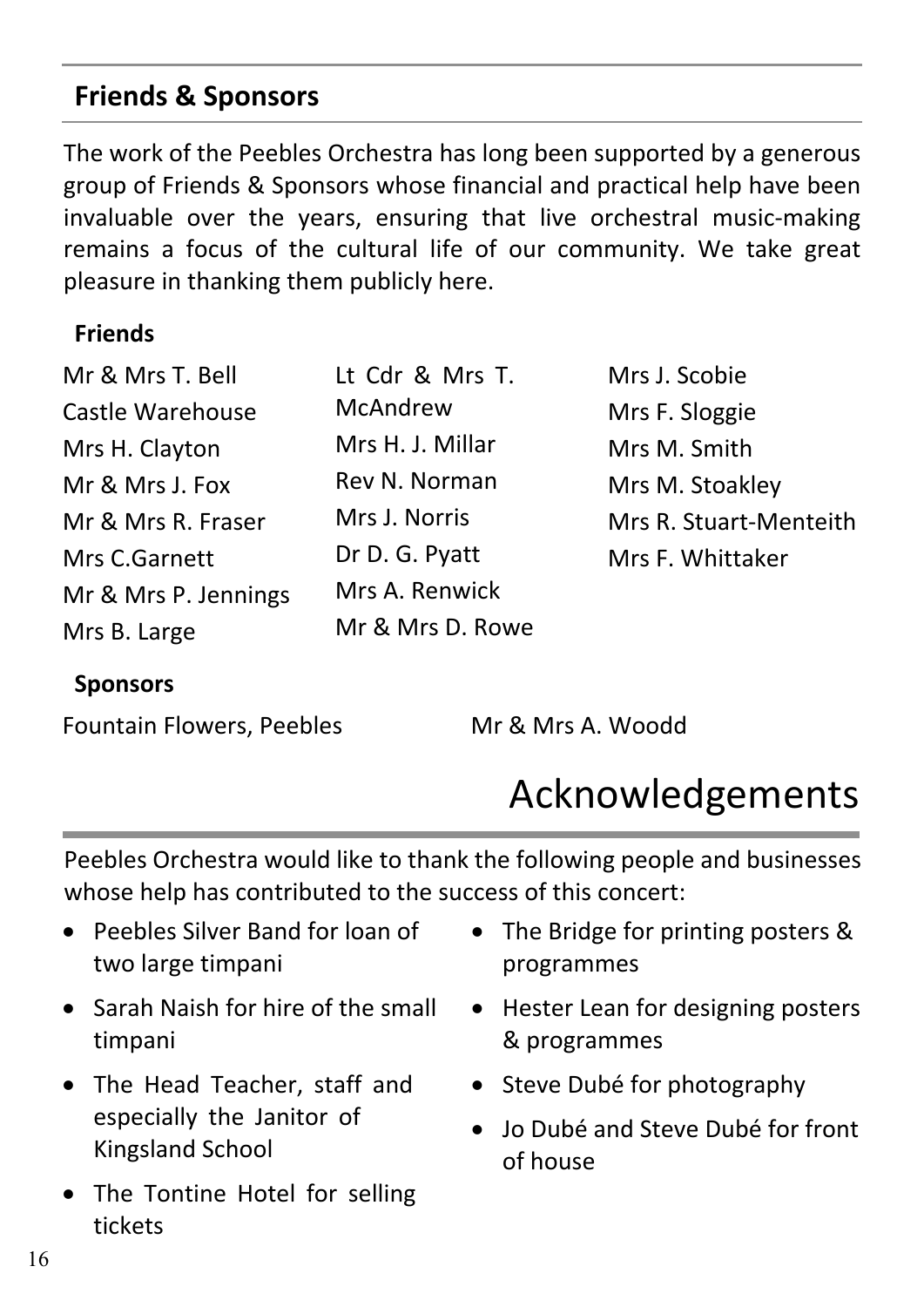#### **PEEBLES ORCHESTRA**

*Scottish Charity SCO35970*

# **COME AND JOIN US!**

Would you consider supporting us by becoming a Friend of the Orchestra? We suggest an annual subscription of only £10, though your donation of more would be welcome! We will keep in touch with you through regular newsletters and you will be credited in concert programmes.

**Application to renew/become a Friend of Peebles Orchestra.**

| Post code: | Phone: |
|------------|--------|
|            |        |

[ ] I consent to Peebles Orchestra storing my personal data, for use in relation to relevant matters concerning Peebles Orchestra. For details see our privacy notice at peeblesorchestra.org.uk/privacy

| Annual Subscription: £10.00 |        |  |
|-----------------------------|--------|--|
| Donation:                   |        |  |
|                             | Total: |  |

Cheques to 'Peebles Orchestra'. Bank transfers to 'Peebles Orchestra', sort code 80-09-33, account number 00693909, your name as reference.

#### **Send to: Membership Secretary:** *Mary Flook, 140 Eastfield Drive, Penicuik, EH26 8DN*

If you might be interested in helping to fund a future concert by contributing to the costs of - conductor [ ] soloist [ ] or music [ ] please let us know! Even a small amount can make all the difference!

*I want Peebles Orchestra to treat all donations I have made since 23 September 2004, and all donations I make from the date of this declaration until I notify you otherwise, as Gift Aid donations.*

*Signature of Donor: ....................................................................Date.....................*

# **Thank you!**